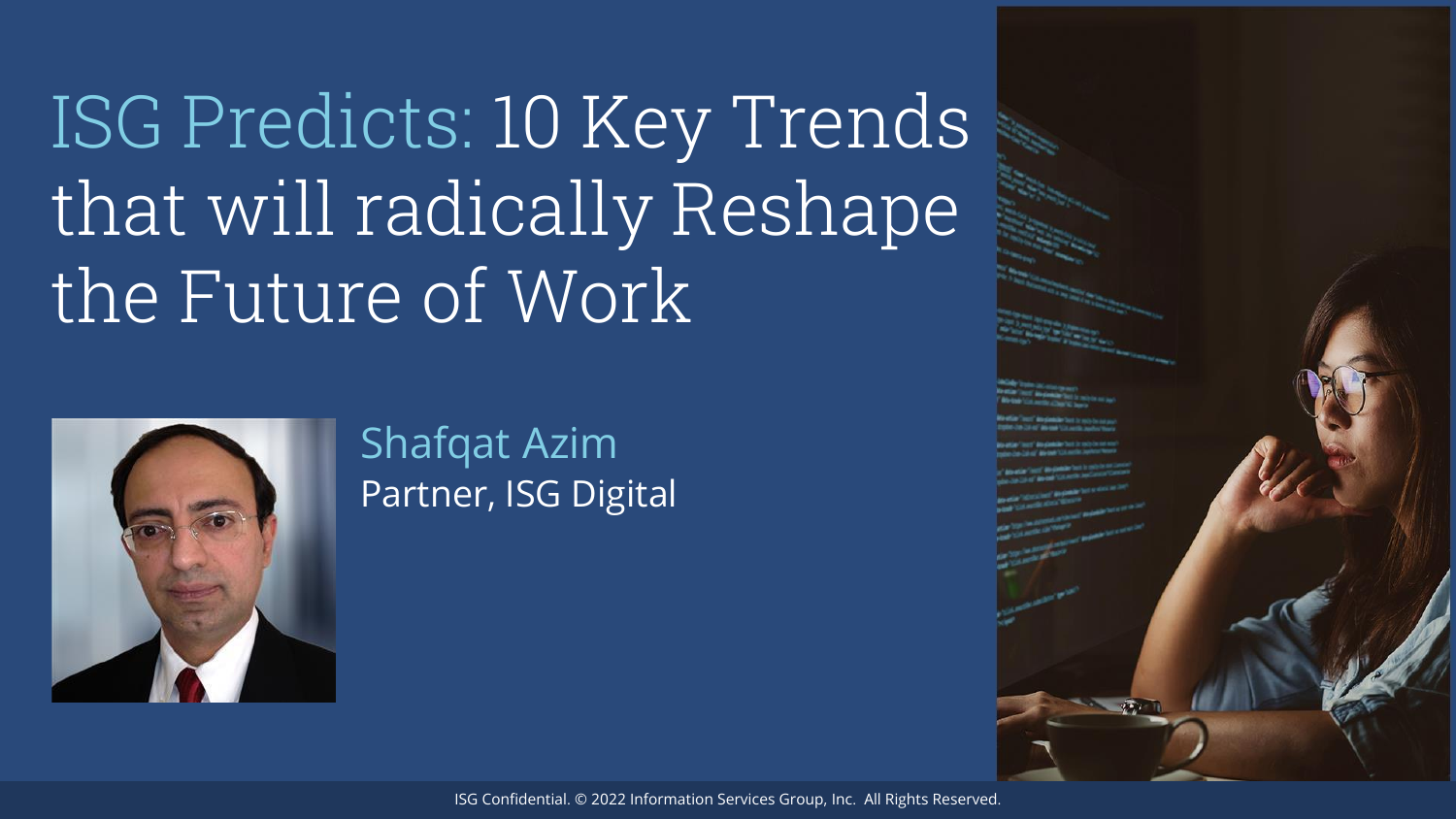



#### Investment in Digitalization of the Workplace has No End in Sight

COVID-19 forced companies and their workforces to transform in a matter of weeks rather than months or years – and that change momentum will continue at breakneck pace over the next three years.

- 80% of Fortune 2000 Organizations more than **doubled their investments** in the digitalization of their **workforce interaction and collaboration** capabilities.
- >60% of the Fortune 2000 Organizations have **accelerated** their investments in **Automation and Artificial intelligence** to enable their workforce.
- ⬛ Executives realized that the Hybrid work environment drove their **worker productivity to increase by double digits** during this time despite the huge metamorphosis taking place, and that these gains are being **maintained over long periods of time.**

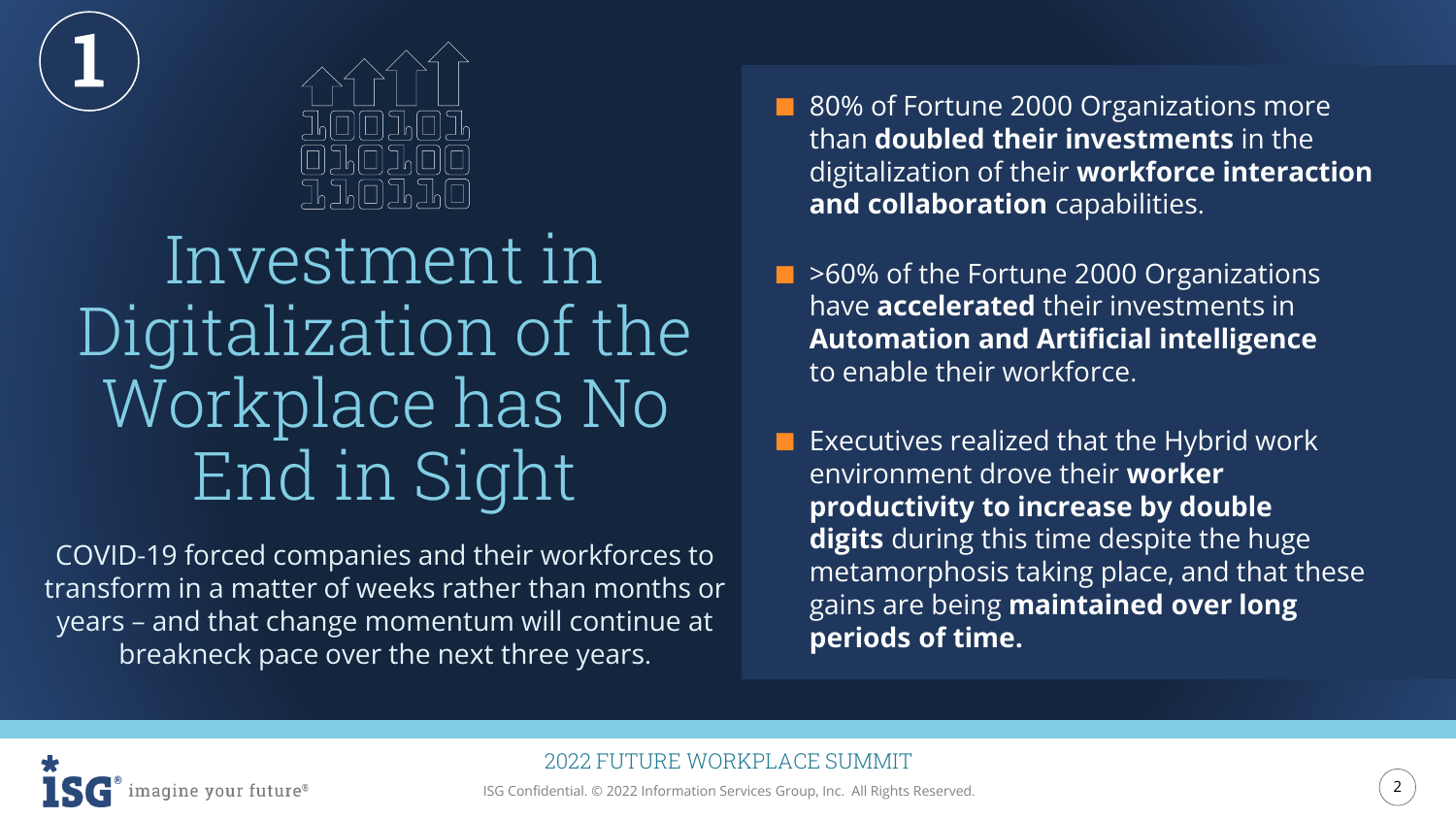



#### The Metaverse enters our Hybrid Workplace Planning

Banking firm Jeffries predicts that the metaverse will "cause the biggest disruption to human life ever seen".

- **n** The metaverse allows for an **avatar-based** hybrid of virtual reality and **mixed reality environments** enabling meaningful and productive experiences for virtual training, offices, events, trade shows, and conferences.
- $\blacksquare$  Incumbents like Meta and Microsoft are rapidly launching **platforms** (Horizon Workrooms & Mesh for Teams and others) to enable **metaverse-like, VR environments**.
- Meta budgeted to **spend \$10B** last year alone in metaverse.
- Hyundai, Siemens, BMW, Chevron, Tyson, Adidas, Johns Hopkins, Mayo Clinic and 20+ other HC Delivery firms have **contracted with startups** like Zepeto and Osso VR **to build VR worlds**.

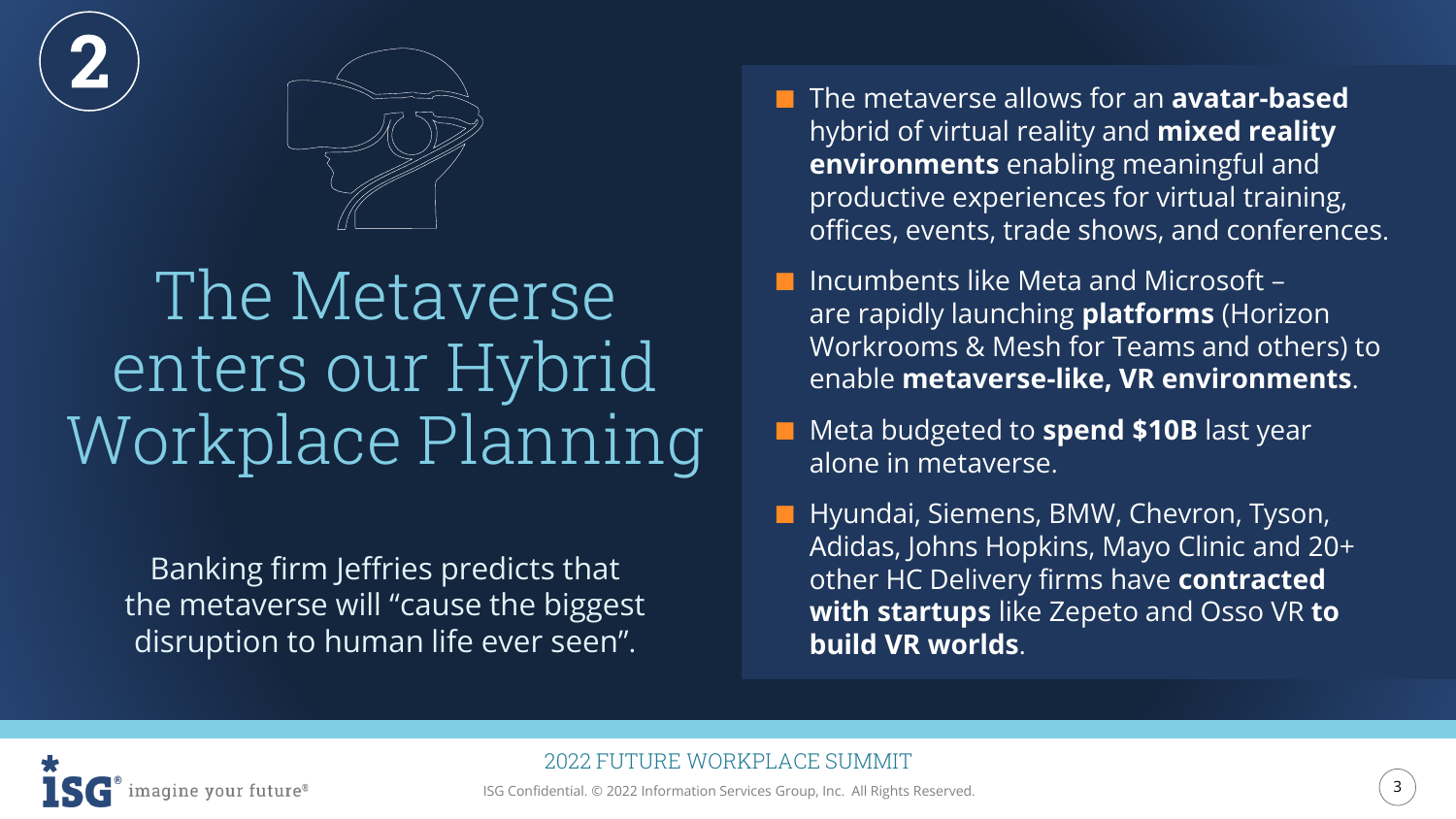



Focus on Cybersecurity and Risk Management will Rule the Day

Organizations will be forced to re-think their Cybersecurity & Risk management Strategies for a virtual world using a Cybersecurity Mesh.

- ⬛ Enterprises move from massive centralized cybersecurity solutions that build a wall around the office to **flexible, distributed solutions** that protect information assets **anywhere, anytime**.
- ⬛ Business focus moves from revenue generation to Managing **Reputation, Data Security, Currency and Payment Systems** in 2022.
- ⬛ Telemetry-based solutions that provide **realtime analysis of workplace technology usage** will grow to monitor application and device security and performance to **predict and prevent** failures at the edge.



2022 FUTURE WORKPLACE SUMMIT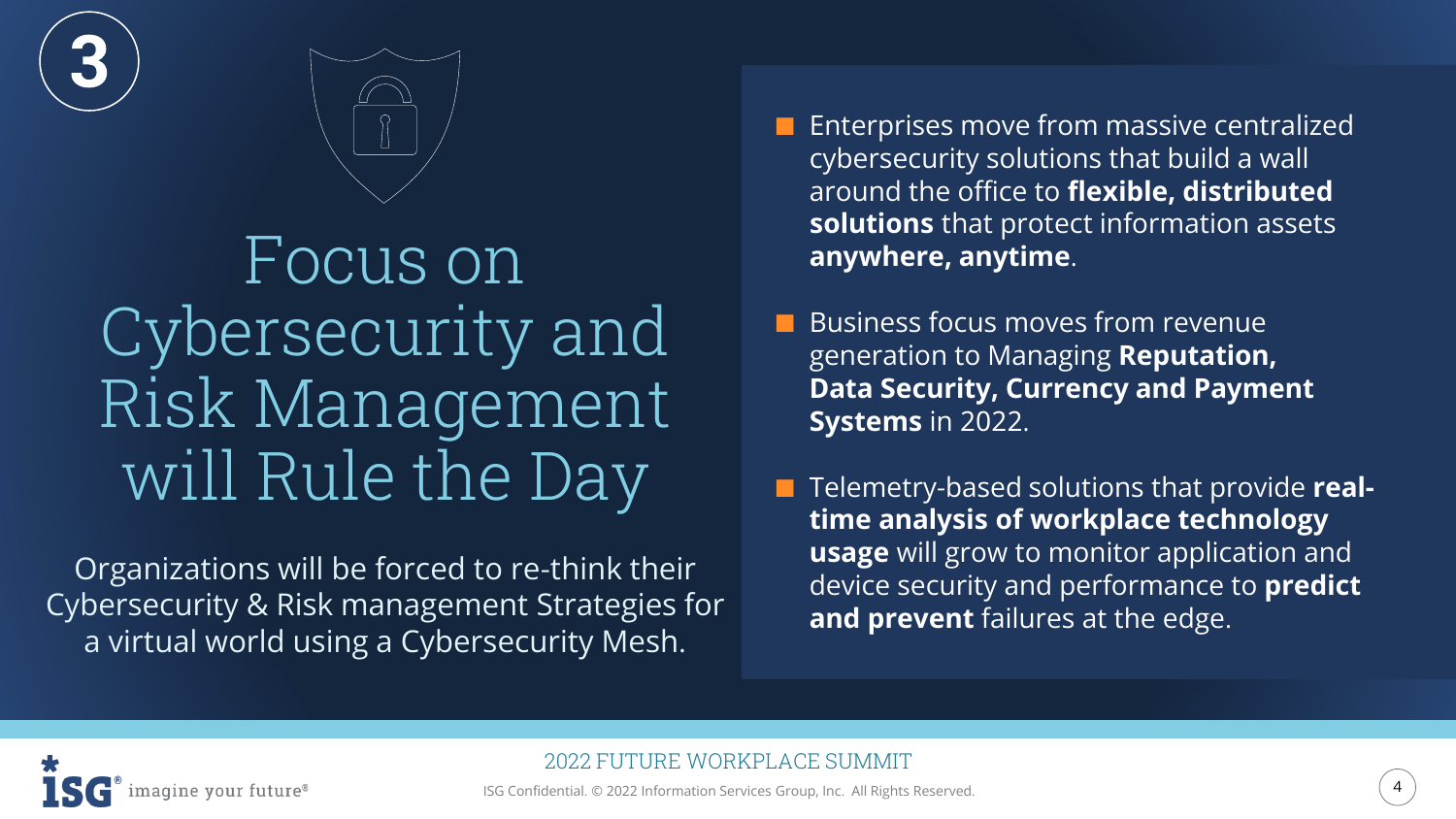



#### The "Gig Workforce" will play a Big Role in New Workplace Strategies

The rising individualism underlined by a "me over we" mentality presents new challenges and opportunities for employers.

- **■** Supplementing or **replacing primary income** is easier for people, thanks to tech platforms with channels and tools for turning their **hobbies and talents into businesses.**
- Attracting and retaining the right talent while acknowledging that employees are f**utureproofing** against a long-term relationship with the business will be key.
- ⬛ Employers will need to assess their suitability for a flexible and remote workforce by giving a **booster shot of "we,"** to ensure that employees understand their responsibility to—and the benefits of—the collective.



2022 FUTURE WORKPLACE SUMMIT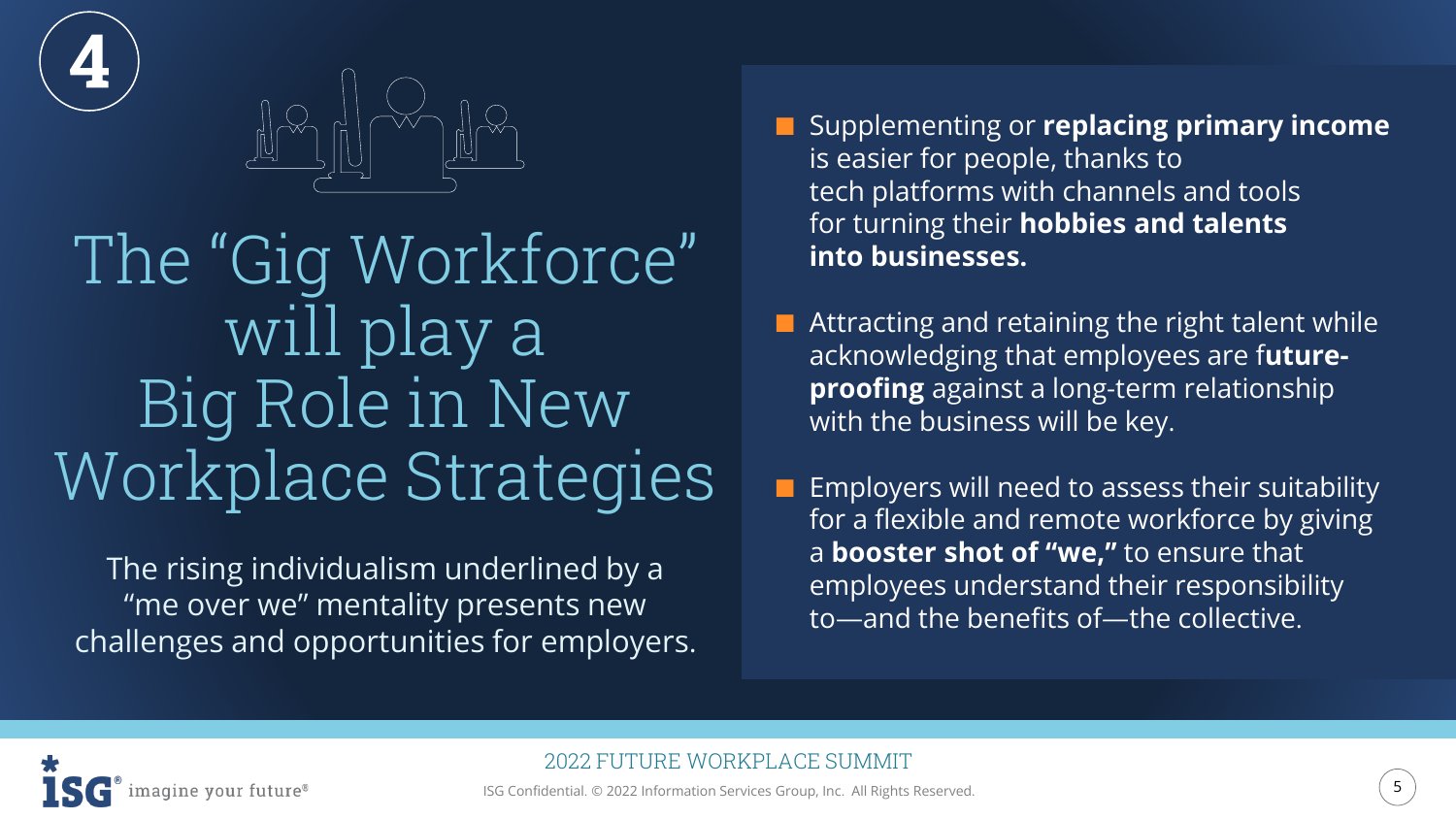



#### The Enterprise Job Architecture and Career Pathing Reshaped

To succeed in the new Paradigm, People development and engagement will need to take place before, during and after employment.

- CEOs who see **talent as the greatest risk** to their business growth, increased from 2% in 2019 to > 40% in 2022.
- $\blacksquare$  HR becomes the most important support function in an enterprise from a CEO perspective
	- ~50% of F2000 CEOs expect **HR** to become more **strategic** and more **data-driven.**
	- ~80% expect **soft skills** to become more important than functional skills.
- **E** Companies will need to attract, train and retain a diverse, loose network of highly skilled, highly **adaptable employees**, contractors and alumni with strong interpersonal and analytical skills.

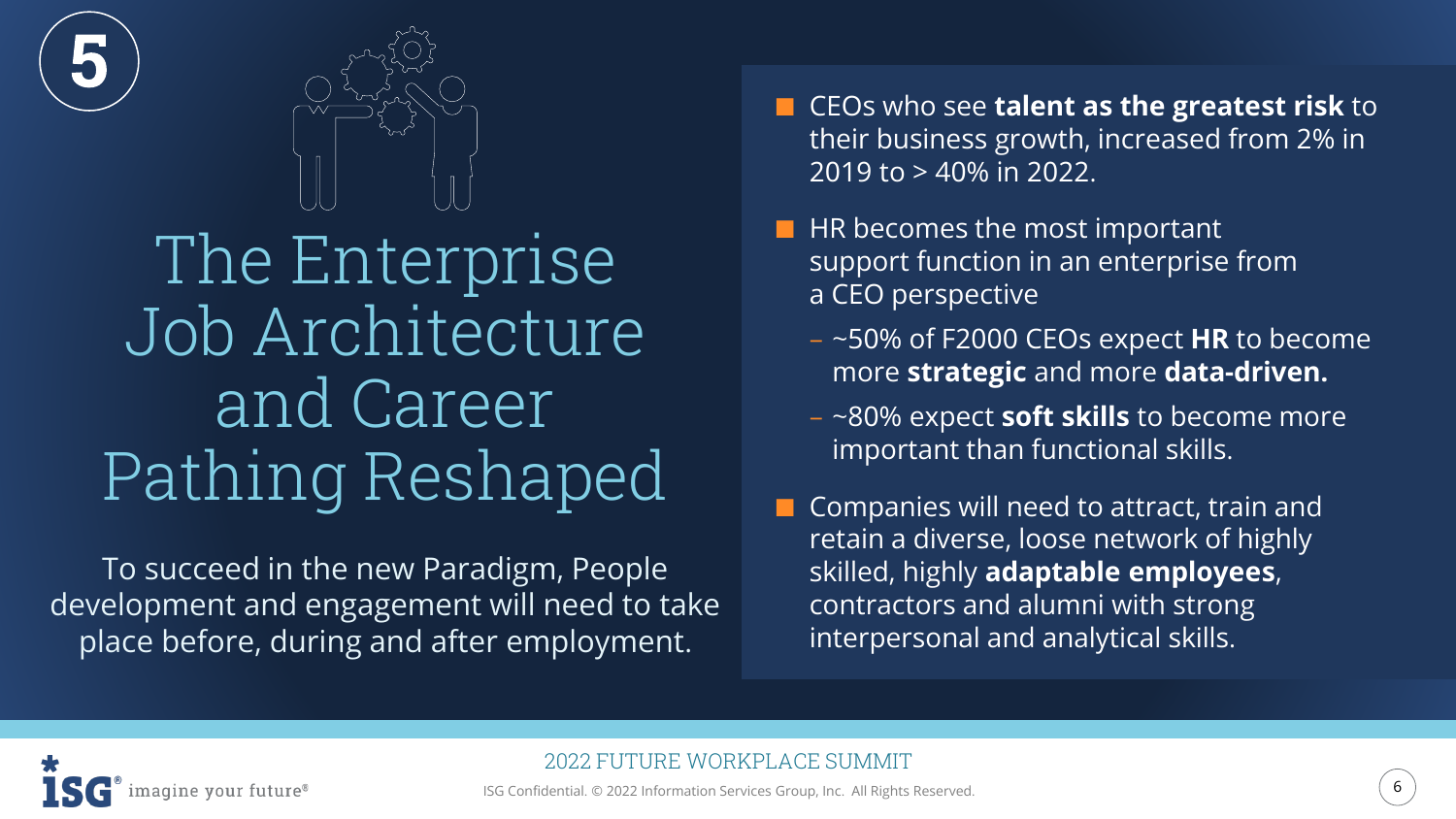



#### Dealing with "Information Trust Bankruptcy" in the Workforce

As our desire for information leans on sources like social media, prolific disinformation leaves us doubting the answers we find as consumers **and** employees.

- Mass "Information Trust Bankruptcy" record-low level of **trust** in all information, augmented by soaring fears around job security, personal safety and societal issues is clouding worker productivity.
- Since the founding of google ~24 years ago, getting our questions answered at the touch of a button is an **expectation** we barely think about – at home or at work.
- To rebuild trust, enterprises will need to deploy **deeper and broader** information layers across the entire workforce.
- ⬛ Sophisticated and ambitious **conversational AI** tools influencing the consumer world will enter the workplace.



2022 FUTURE WORKPLACE SUMMIT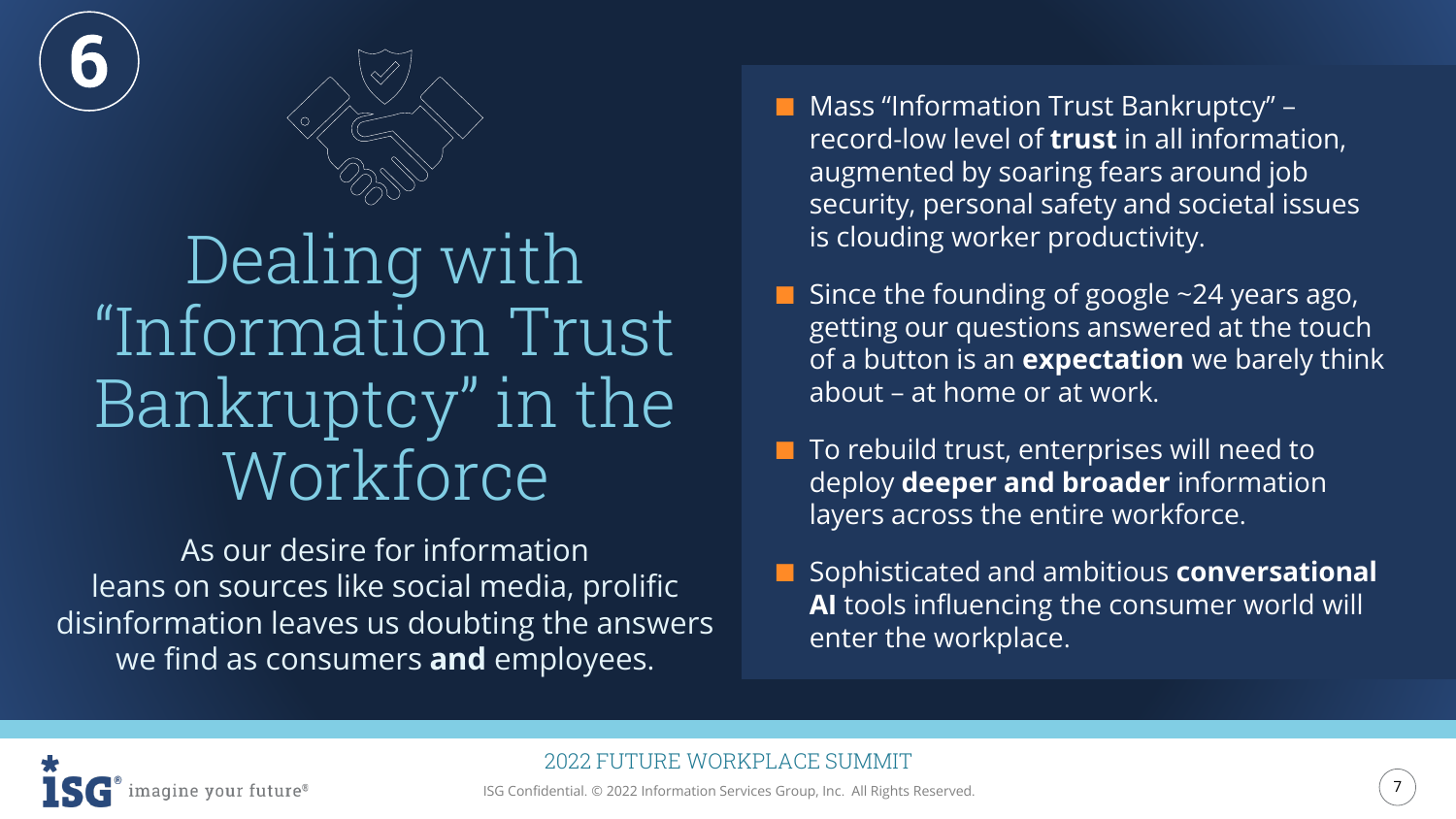



### Return to Office will not be the Same

Use of no-touch solutions will become the foundation of Post-Pandemic Office Design and Architecture.

- Let's not kid ourselves Returning to the office will be only for the **select cases** in which work cannot be undertaken remotely.
- $\blacksquare$  No-touch solutions, such as digital way finders, hot desking and even no-touch coffee machines will become the **design norm** for office buildings.
	- ⬛ Return to work will be influenced by social distancing norms, regulations and health monitoring policies – and **enabling technologies** will need to ensure that this experience is not very different from virtual or remote working.



2022 FUTURE WORKPLACE SUMMIT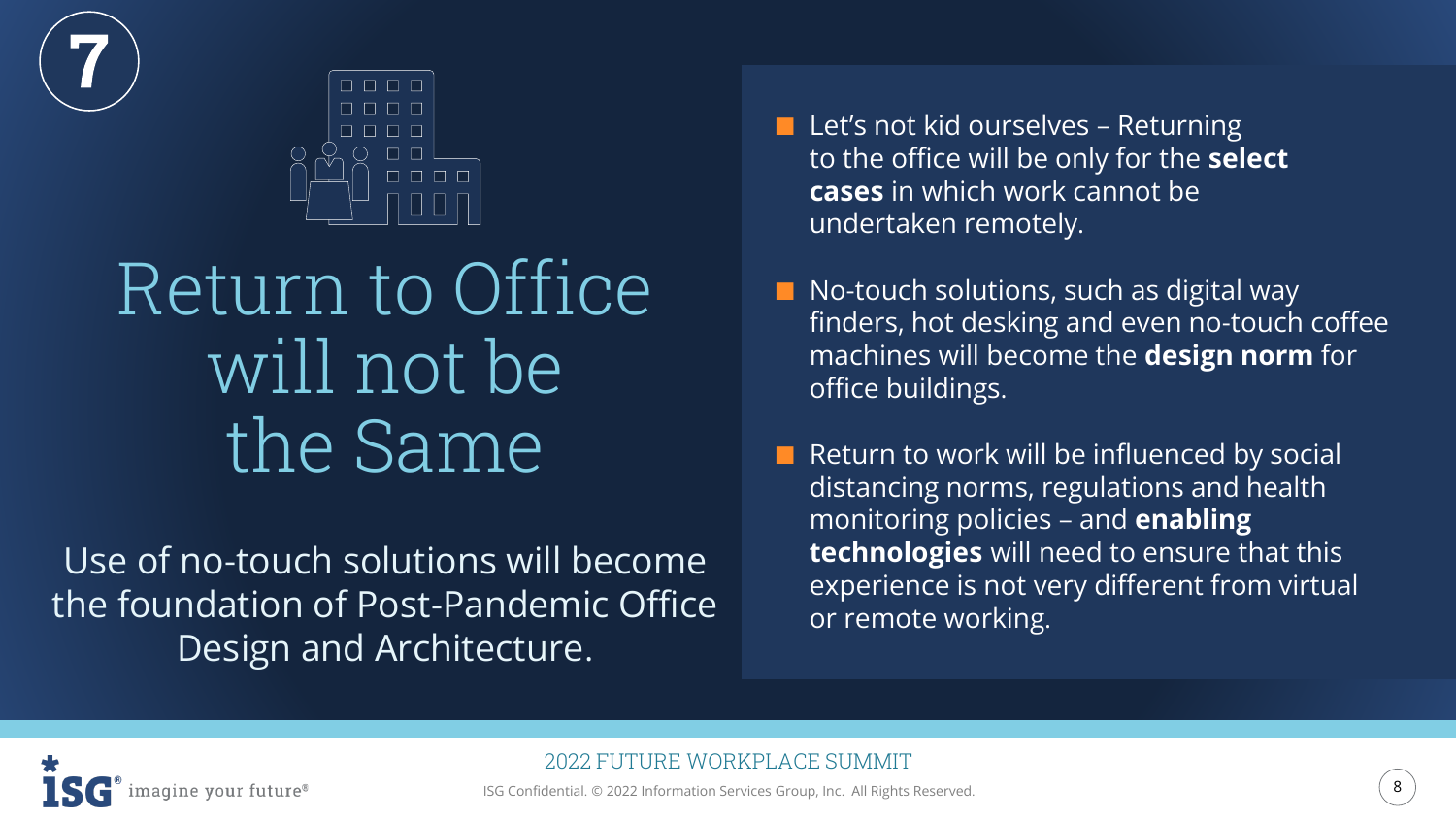



Tech Democratization will require Smarter Workplace Support and Management

Organizations will need workplace technologists who can think more strategically about device/app provisioning and security policies with changing technology democratization needs.

- ⬛ Enterprises are considering **"low-code/nocode"** solutions as tools to help tech-savvy line-of-business (LoB) workers design and automate their processes.
- ⬛ Enterprise IT will need to enable such an environment by ensuring **proper governance and standardization**, thus supporting self-help capabilities for new citizen developers.
- ⬛ Workplace support personnel will require higher skills than those needed to manage traditional EUC technologies. With IT itself using such platforms to **automate routine tasks**, such as patch management and file operations.

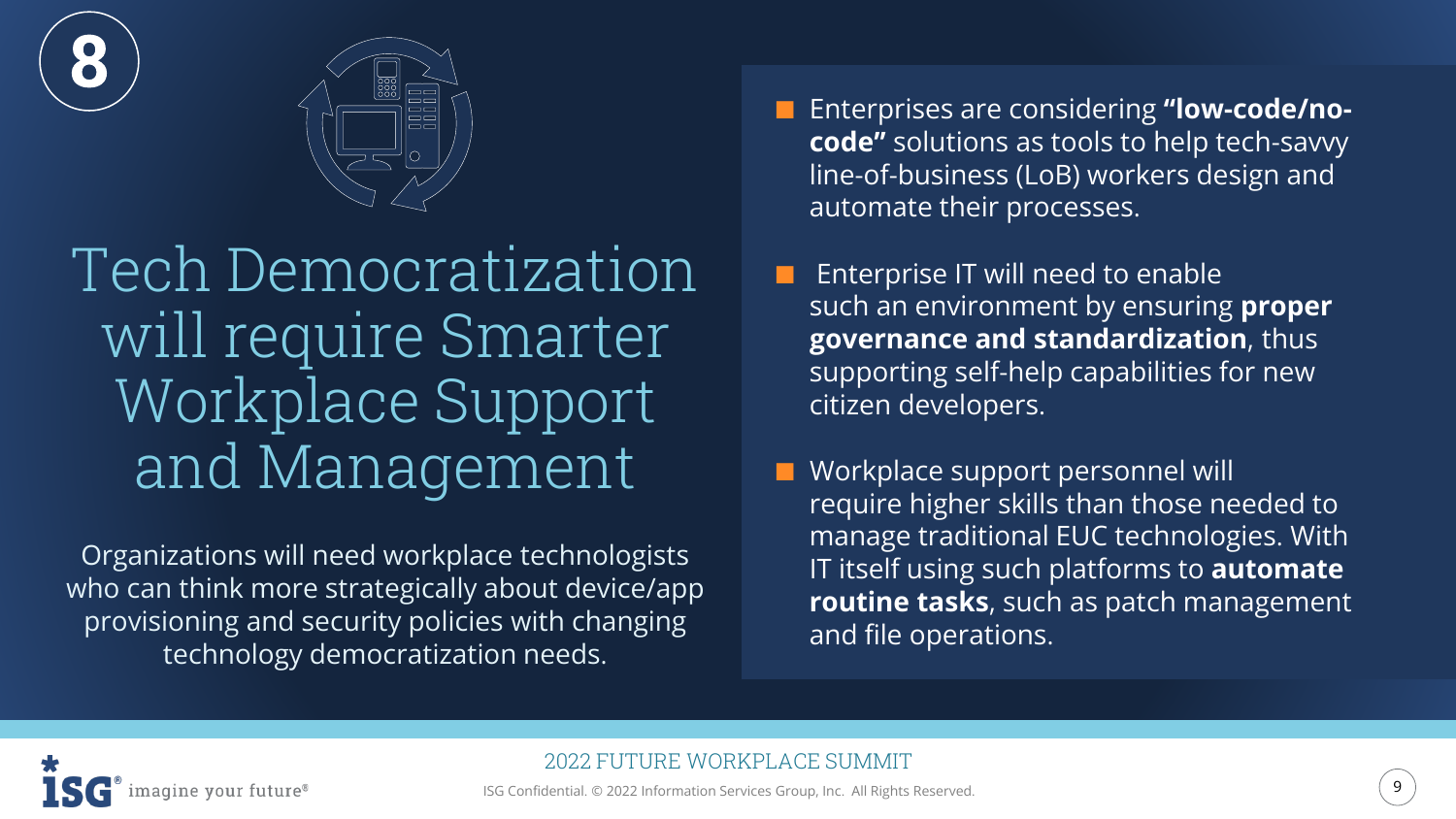



#### The Sourcing of Workplace Services will change Dramatically

Workplace Services being provisioned by enterprises will be highly business centric with each requirement linked to a clear business imperative.

- **Providers will be required to deliver end-to-end digital employee experience** as enterprises begin to associate business outcomes with workplace technology usage.
- ⬛ Experience level agreements **(XLAs)**  beyond app/device performance will see a substantial uptake in Provider performance management.
- All MSPs will need to move away from transactional-SLA-focused-workplace-service projects that do not involve any **transformative elements** for their clients.



2022 FUTURE WORKPLACE SUMMIT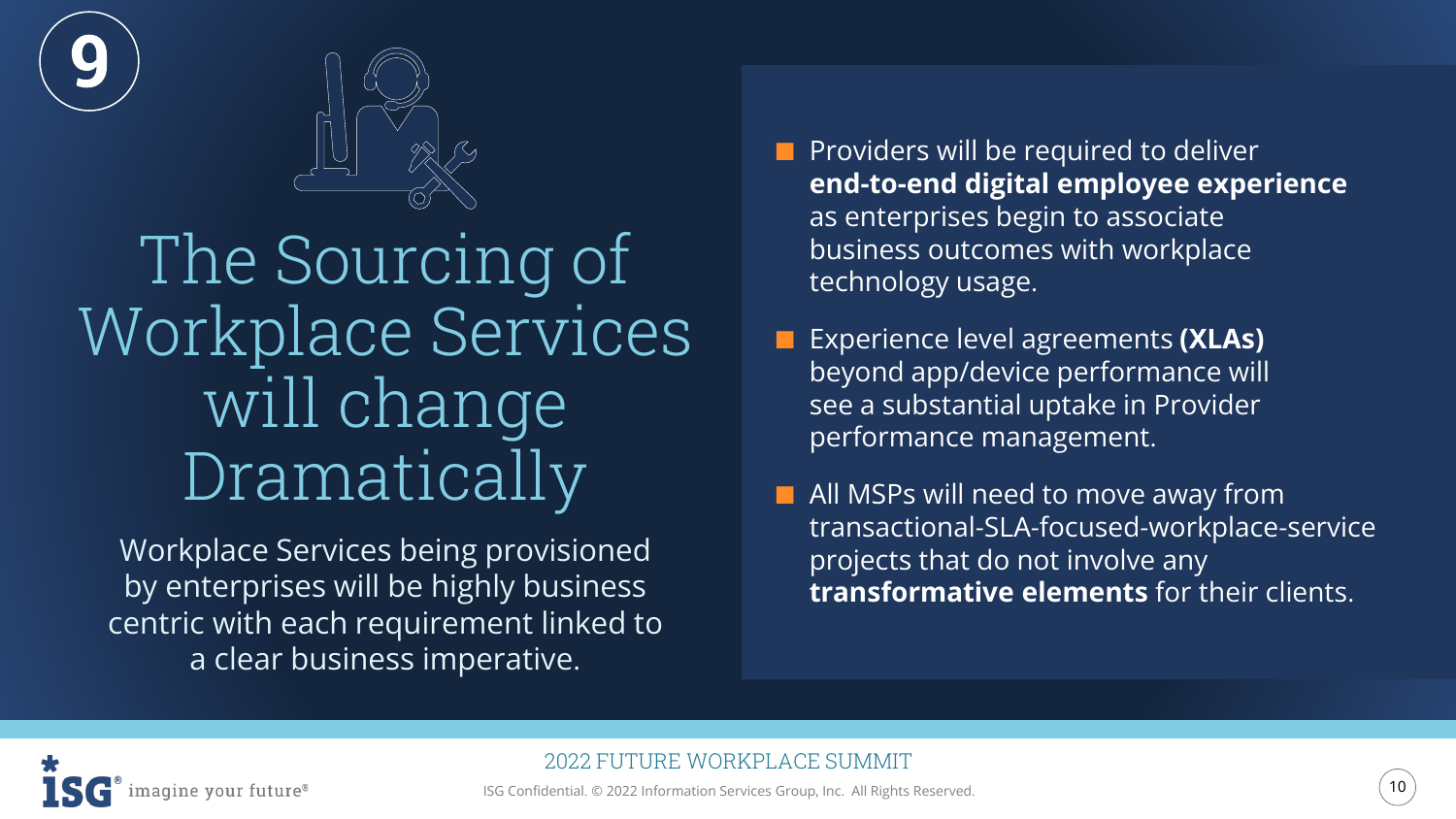



#### The Re-shaping of Partner Ecosystems to account for Local Globalization

The pandemic has recentered companies on their local market, driving them more towards partnerships and collaborations Rather than traditional expansion.

- $\blacksquare$  Over the next few years, we will see a focus on **local over global** continue, driving each industry, ecosystem and community to determine the best path forward into a new way of working.
- Given the shift to **smaller, leaner, and more agile** employee groups working with large amounts of data, companies will find value in partnering closely with competitors to deliver a unique, yet superior product or service.
- Industry **Alliances** are becoming a natural business model (e.g., PHrMA – A Pharma companies alliance for COVID-19 vaccine development, and similar alliances within Utilities, O&G and Healthcare).



2022 FUTURE WORKPLACE SUMMIT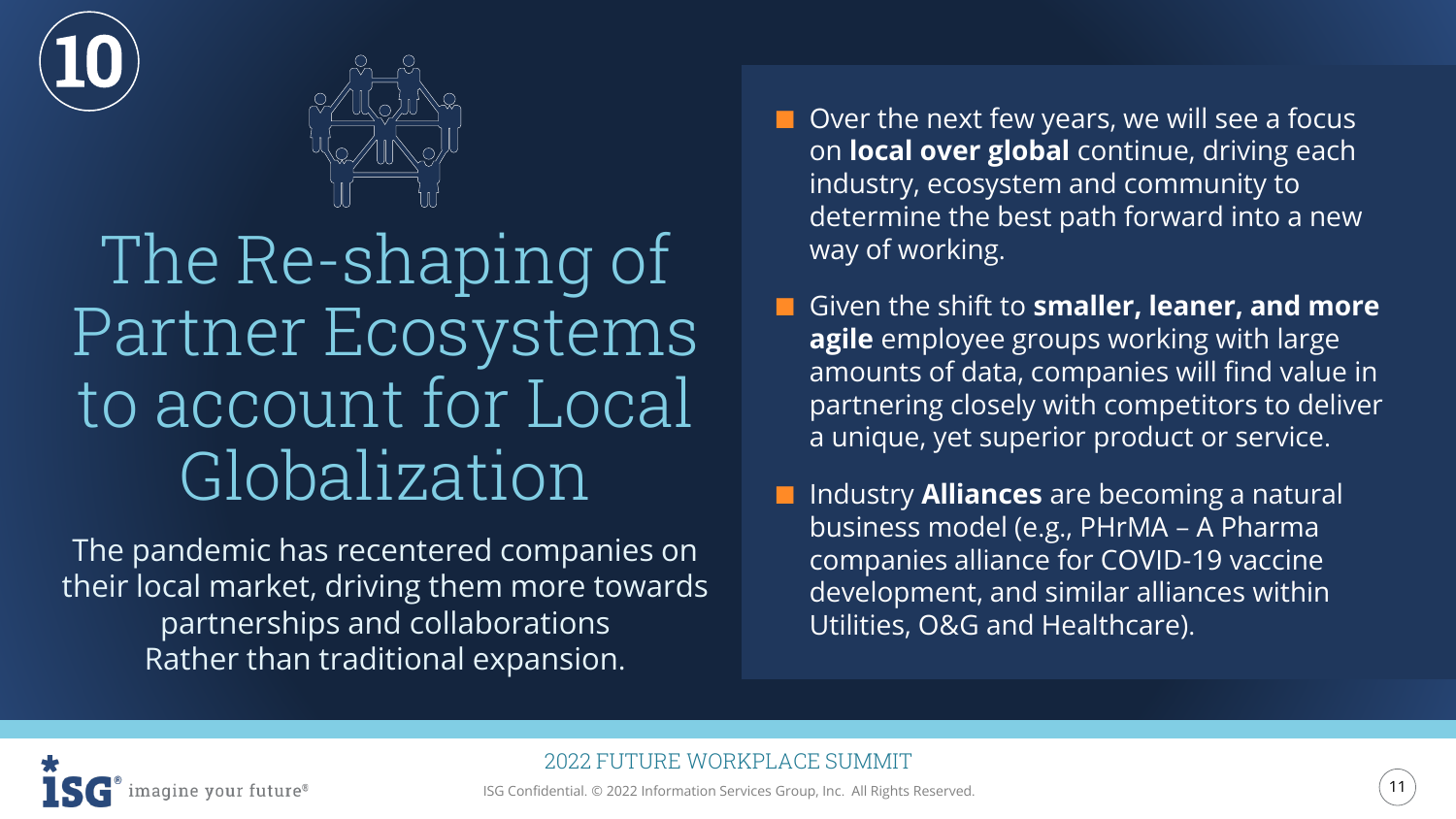## 3 Things you need to do Tomorrow





Leadership, Leadership, Leadership – Strengthen your leadership team's transformation skills and intellectual capacity.





(being agile, **not** doing agile) across the organization to support future shifts.



Have a plan – Develop a roadmap to shift your enterprise capabilities i.e., platforms, processes and management systems, to support the future of work.



#### 2022 FUTURE WORKPLACE SUMMIT